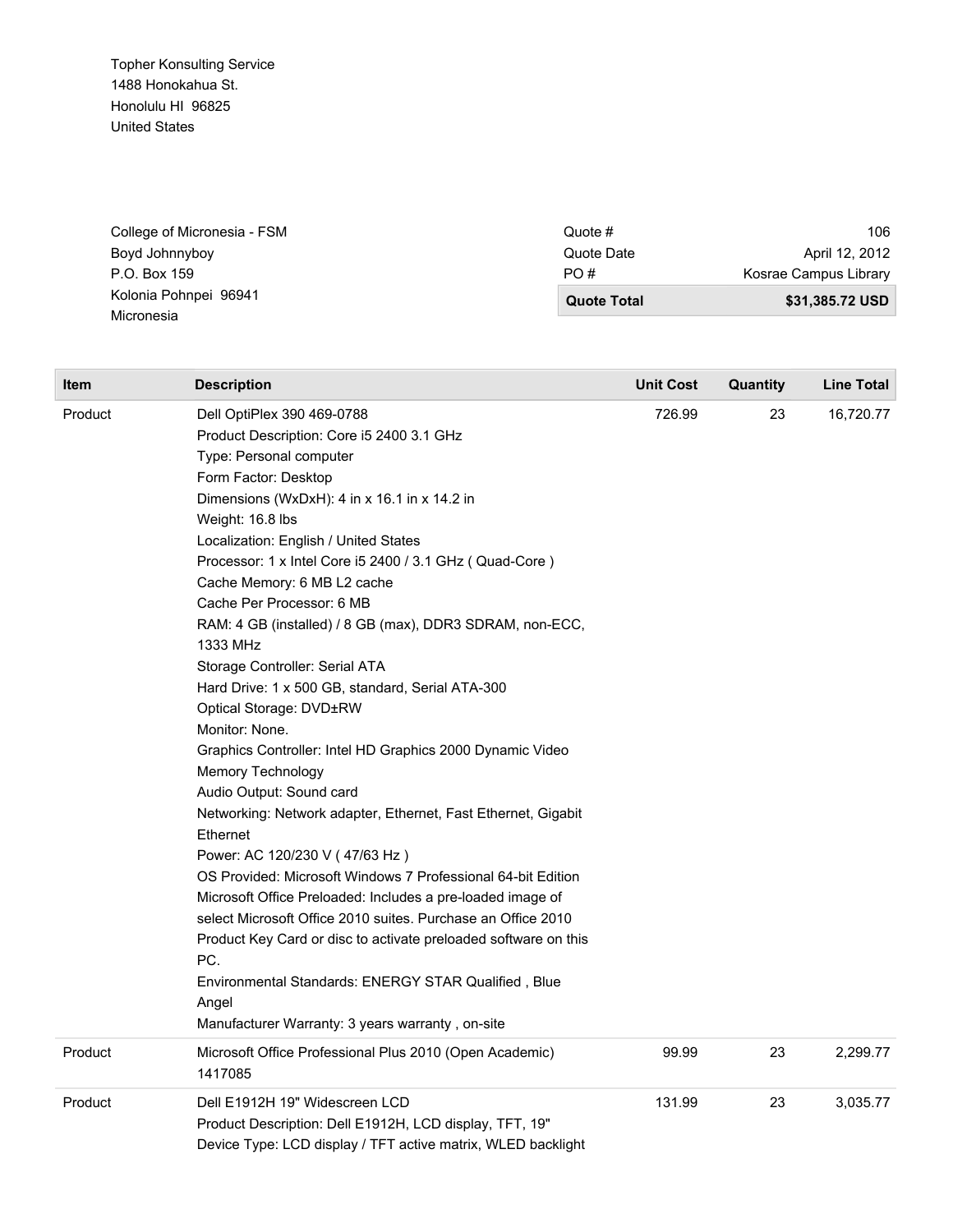| <b>Item</b> | <b>Description</b>                                                                                                                                                                                                                                                                                                                                                                                                                                                                                                                                                                                                                                                                                                  | <b>Unit Cost</b> | <b>Quantity</b> | <b>Line Total</b> |
|-------------|---------------------------------------------------------------------------------------------------------------------------------------------------------------------------------------------------------------------------------------------------------------------------------------------------------------------------------------------------------------------------------------------------------------------------------------------------------------------------------------------------------------------------------------------------------------------------------------------------------------------------------------------------------------------------------------------------------------------|------------------|-----------------|-------------------|
|             | Color: Black<br>Dimensions (WxDxH): 17.5 in x 6.5 in x 13.7 in, with stand<br>Weight: 7.3 lbs<br>Diagonal Size: 19", widescreen<br>Viewable Size: 18.5"<br>Dot Pitch / Pixel Pitch: 0.3 mm<br>Max Resolution: 1366 x 768 / 60 Hz<br>Display Positions Adjustments: Tilt<br>Color Support: 16.7 million colors<br>Image Aspect Ratio: 16:9<br>Response Time: 5 ms<br>Image Brightness: 250 cd/m2<br>Image Contrast Ratio: 1000:1<br>Signal Input: VGA<br>Microsoft Certification: Compatible with Windows 7<br>Compliant Standards: TCO '05<br>Power: AC 120/230 V (50/60 Hz)<br>Power Consumption Operational: 22 Watt<br>Environmental Standards: ENERGY STAR Qualified<br>Manufacturer Warranty: 3 years warranty |                  |                 |                   |
| Product     | APC Smart-UPS 1500 LCD<br>Product Description: APC Smart-UPS 1500 LCD, UPS, 980<br>Watt, 1440 VA<br>Device Type: UPS, external<br>Dimensions (WxDxH): 6.7 in x 17.3 in x 8.5 in<br>Weight: 53.1 lbs<br>Input Voltage: AC 120 V<br>Output Voltage: AC 120 V ± 5% (47, 53 / 57-63 Hz)<br>Power Provided: 980 Watt / 1440 VA<br>Output connector(s): 8 x power NEMA 5-15<br>Battery: Lead acid<br>Run Time (Up To): 6.7 min at full load<br>Networking: RS-232, USB<br>Manufacturer Warranty: 3 years warranty                                                                                                                                                                                                         | 523.99           | 8               | 4,191.92          |
| Shipping    | Shipping per Ib to Micronesia COM-FSM Kosrae Campus<br>P.O.Box 37<br>Kosrae, FM 96944                                                                                                                                                                                                                                                                                                                                                                                                                                                                                                                                                                                                                               | 3.75             | 1335            | 5,006.25          |
|             |                                                                                                                                                                                                                                                                                                                                                                                                                                                                                                                                                                                                                                                                                                                     |                  |                 |                   |

| 31,254.48     | <b>Subtotal</b>    |
|---------------|--------------------|
| 131.24        | Impost 0.5%        |
| 31,385.72 USD | <b>Quote Total</b> |

## **Terms**

Quote Valid for 30 days after Prices/products availability subject to change without notice. Closest replacement will me made.